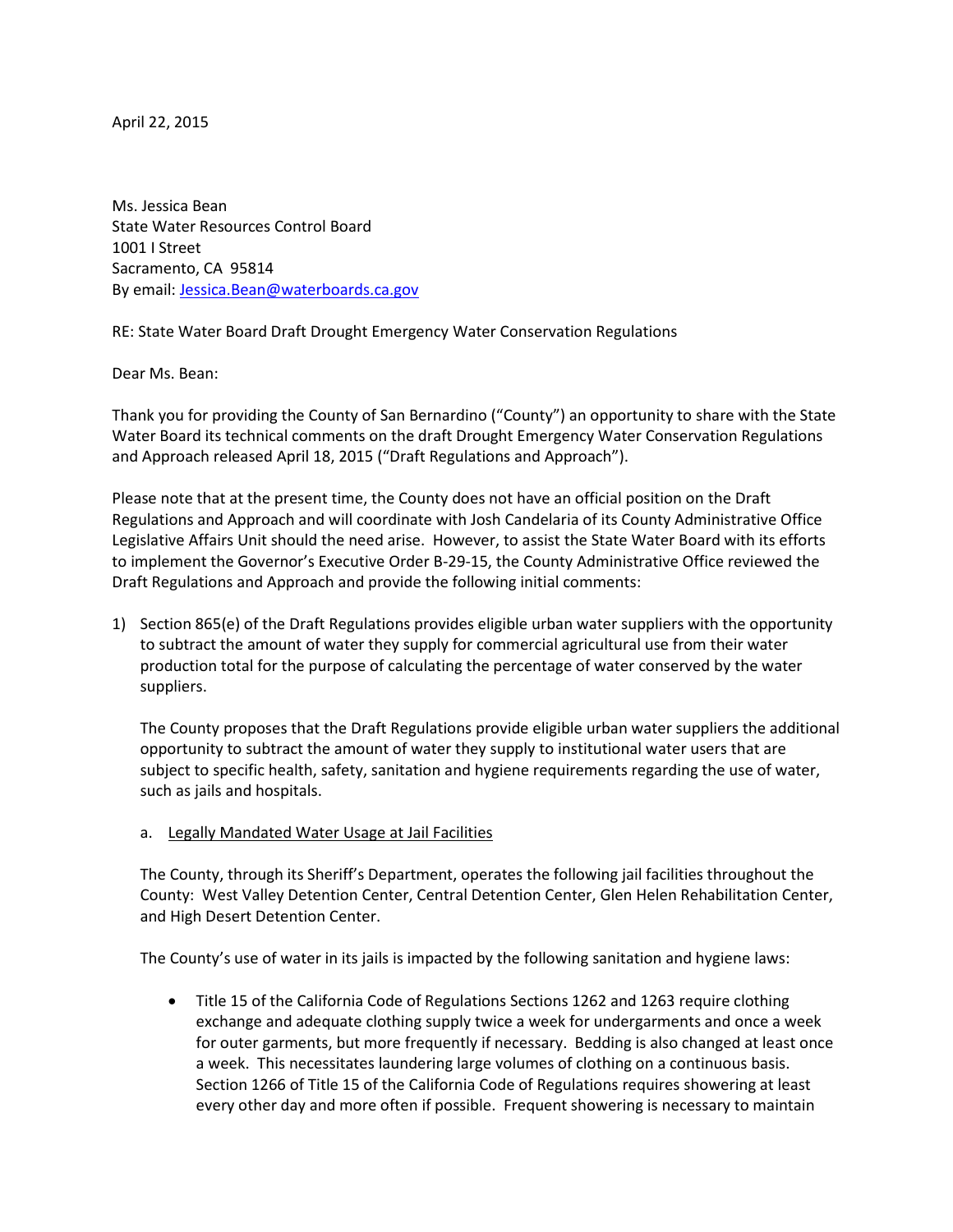good inmate personal hygiene to prevent diseases and ensure institutional tranquility as inmates live in close proximity to each other.

- Title 15 of the California Code of Regulations Section 3052 requires compliance with health and safety standards for food handling and sanitation as required by Health and Safety Code Sections 113945 through 114259.4 (California Retail Food Code). This requires frequent hand washing and surface cleaning.
- Title 24 of the California Code of Regulations Section 1231.3.4 requires ready availability of showers and toilets to which inmates have nearly unfettered access for the purposes of health and sanitation.

The County has already installed high efficiency laundry washer/extractors, and installed programmable water technologies in its jails to limit inmate water usage and minimize waste.

## b. Legally Mandated Water Usage at Hospital Facilities

In addition to its jails, the County operates a 456-bed hospital facility, the Arrowhead Regional Medical Center in Colton, which must also comply with legal requirements that impact its water use in the facility.

For example, hospitals are mandated to comply with specific sanitation and hygiene requirements pursuant to Title 22 of the California Code of Regulations Sections 70827 and 71631, which include, but are not limited to, the daily cleaning of patient areas, nurses' stations, work areas, halls, entrances, storage areas, restrooms, laundry, pharmacy, offices, specialized areas, isolation areas, kitchen, and associated areas etc. Hospitals must also maintain at least three bed changes supply of clean linen for all the beds in the hospital, which linen is laundered according to the following requirements:

All linens shall be washed using an effective soap or detergent and thoroughly rinsed to remove soap or detergent and soil. Linens shall be exposed to water at a minimum temperature of 71 degrees C (160 degrees F) for at least 24 minutes during the washing process. (22 CCR 70825(a)(4).)

Additionally, the Center for Medicare and Medicaid Services Conditions for Participation at 42 C.F.R Section 482.41 (a)(2) requires a hospital to provide emergency gas and water as needed to provide care to inpatients and other persons who may come to the hospital in need of care.

The County is committed to conserving water where it can, but does not wish specific health, safety, sanitation and hygiene requirements regarding water use in its jails and hospitals to cause the other customers of the urban water suppliers serving its jails and hospitals to have to conserve more than their fair share.

2) On page 3 of the Fact Sheet regarding the draft regulations, the State Water Board invites input regarding an alternative approach to conservation that would establish regional collective conservation standards. The exploration of this alternative approach is of interest to the County as its facilities are located throughout the county and served by multiple urban and small water suppliers.